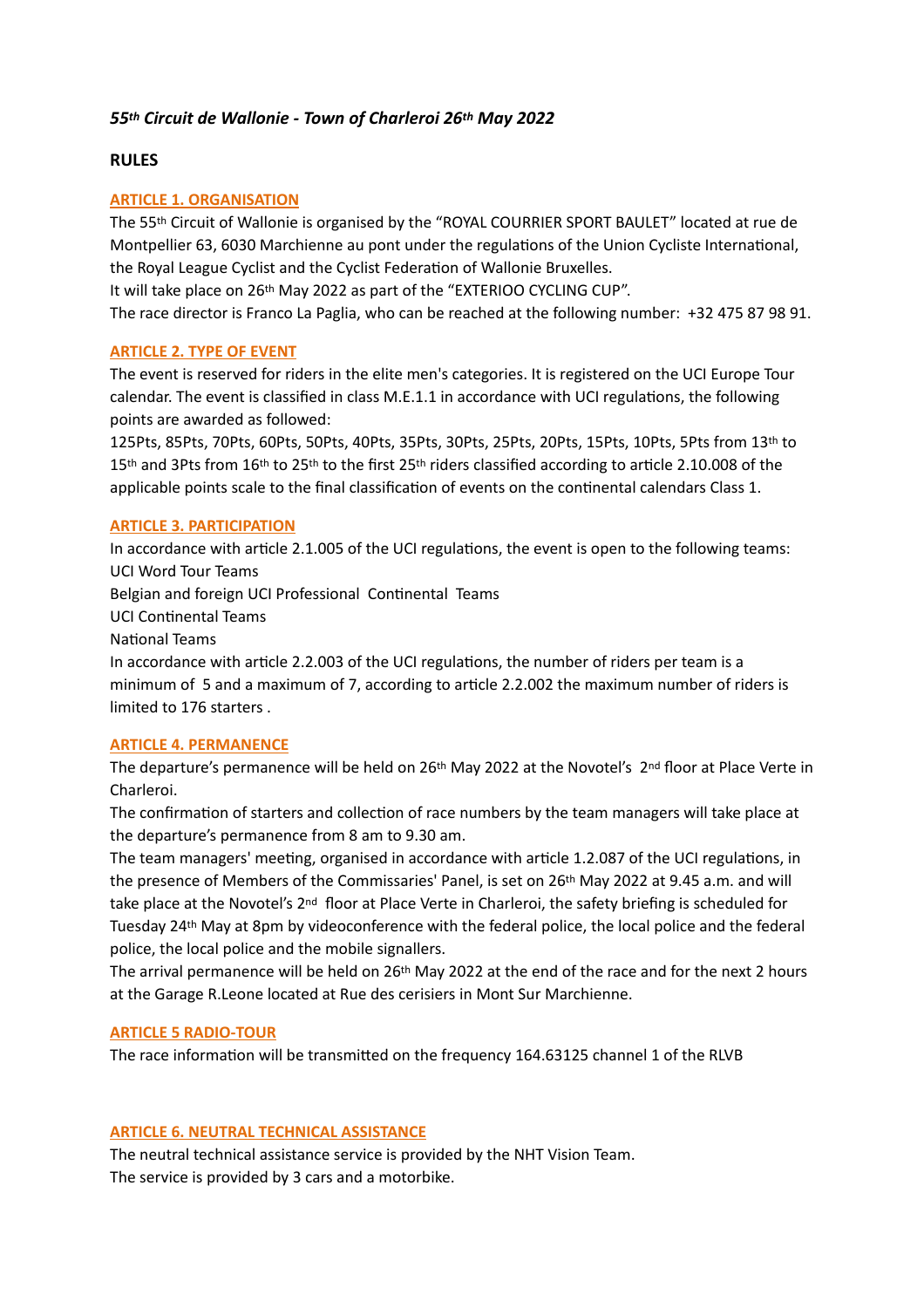### **ARTICLE 7. ARRIVAL TIME**

Any riders arriving within 8% of the winner's time will no longer be considered in the classification. The time limit may be increased in exceptional circumstances by the Commissaries Panel, in consultation with the race director (organiser).

### **ARTICLE 8. RANKINGS**

Individual time classification will be established.

### **ARTICLE 9. PRIZES**

The following awards will be offered: 1st: 5785€ 2nd: 2895€ 3rd:1445€ 4th:715€ 5th: 580€ 6th: 435€ 7th:435€ 8th:290€ 9th: 290€ from 10th to 20th: 150€.

## **ARTICLE 10. ANTI-DOPING**

The UCI anti-doping regulations apply in full to this event. The anti-doping test will take place at the garage R.Leone avenue des cerisiers in Mont-Sur-Marchienne. The person in charge of the permanence is Antonio Garcia who can be reached at +32 475 72 22 00.

### **ARTICLE 11. PROTOCOL**

In accordance with article 1.2.112 of the UCI regulations, the following riders must present themselves at the podium:

The winner of the race as well as the 2<sup>nd</sup> and 3<sup>rd</sup>

The first ranked rider at the end of the race in the EXTERIOO CYCLING CUP classification. They will present themselves at the podium, located near the finish line.

#### **ARTICLE 12. SAFETY**

Riders and following vehicles must respect the Highway Code and the instructions of the federal police. A team of 30 mobile yellow signallers will also be present.

#### **ARTICLE 13. MEDICAL CARE**

Medical care during the race will be provided exclusively by the race doctor Dr. Meert Aline who can be reached at +32 496 62 13 32 as well as two medical ambulances that will follow the event.

#### **ARTICLE 14. PENALTIES**

The UCI scale of penalties is the only one applicable.

### **ARTICLE 15. ENVIRONMENT**

Several waste zones will be placed along the route, all of which will be announced by visible and specific signage.

#### **ARTICLE 16. SIGNS**

The entire race route will be marked with directional arrows. The arrow model will be displayed at the race permanence and at the safety briefing. This signage does not engage the responsibility of the organizers, as the competitors are supposed to know the course.

This signage does not in any way engage the responsibility of the organisers, as competitors are supposed to know the course. The strictest observance of the Highway Code and the greatest caution